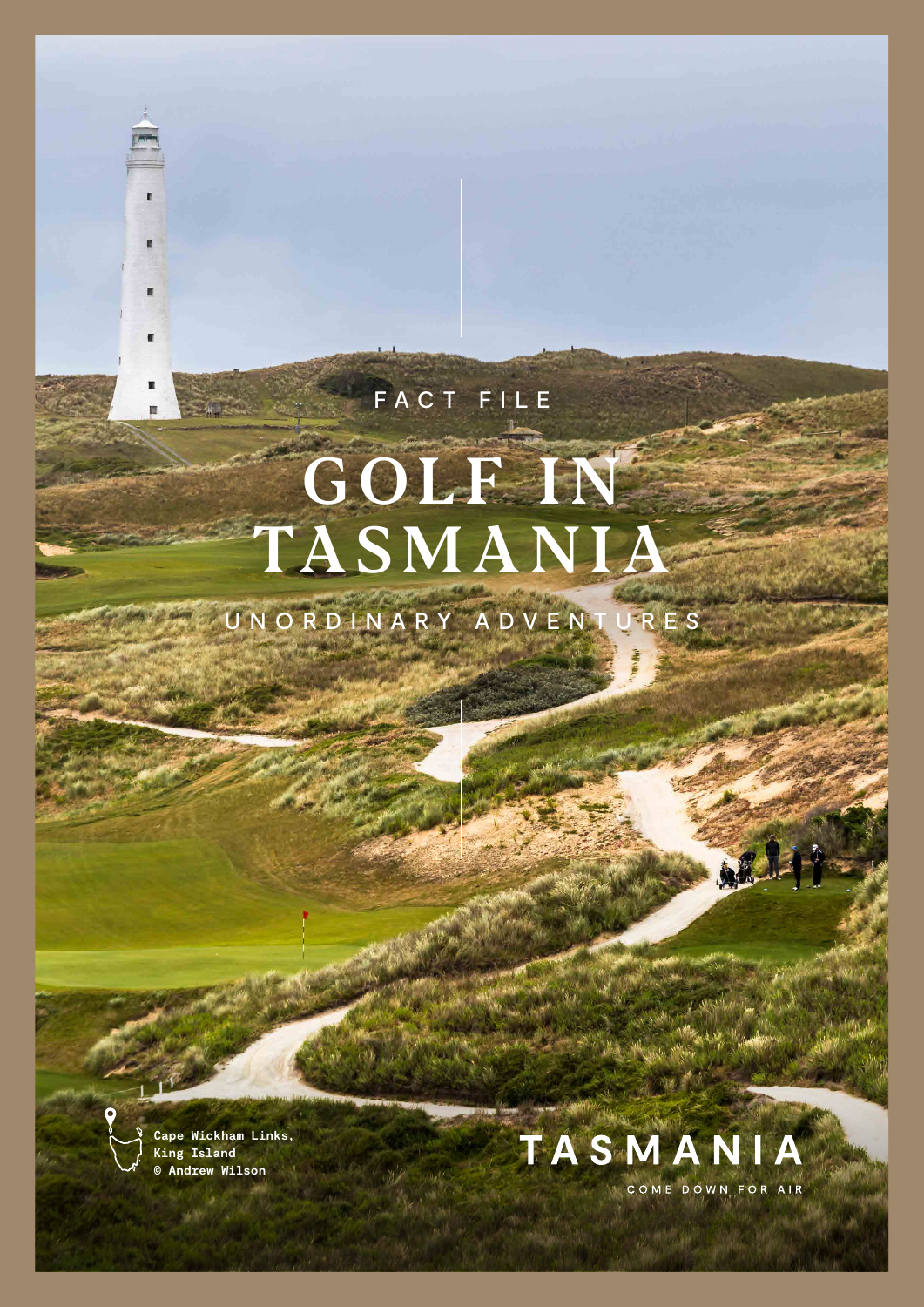A gull swoops by as you place the tee. Waves crash on the shore below – so close. Focus, don't get distracted. Pause, take a deep breath of fresh salty air and swing…



**Barnbougle Lost Farm Golf Course, Bridport © Tourism Australia**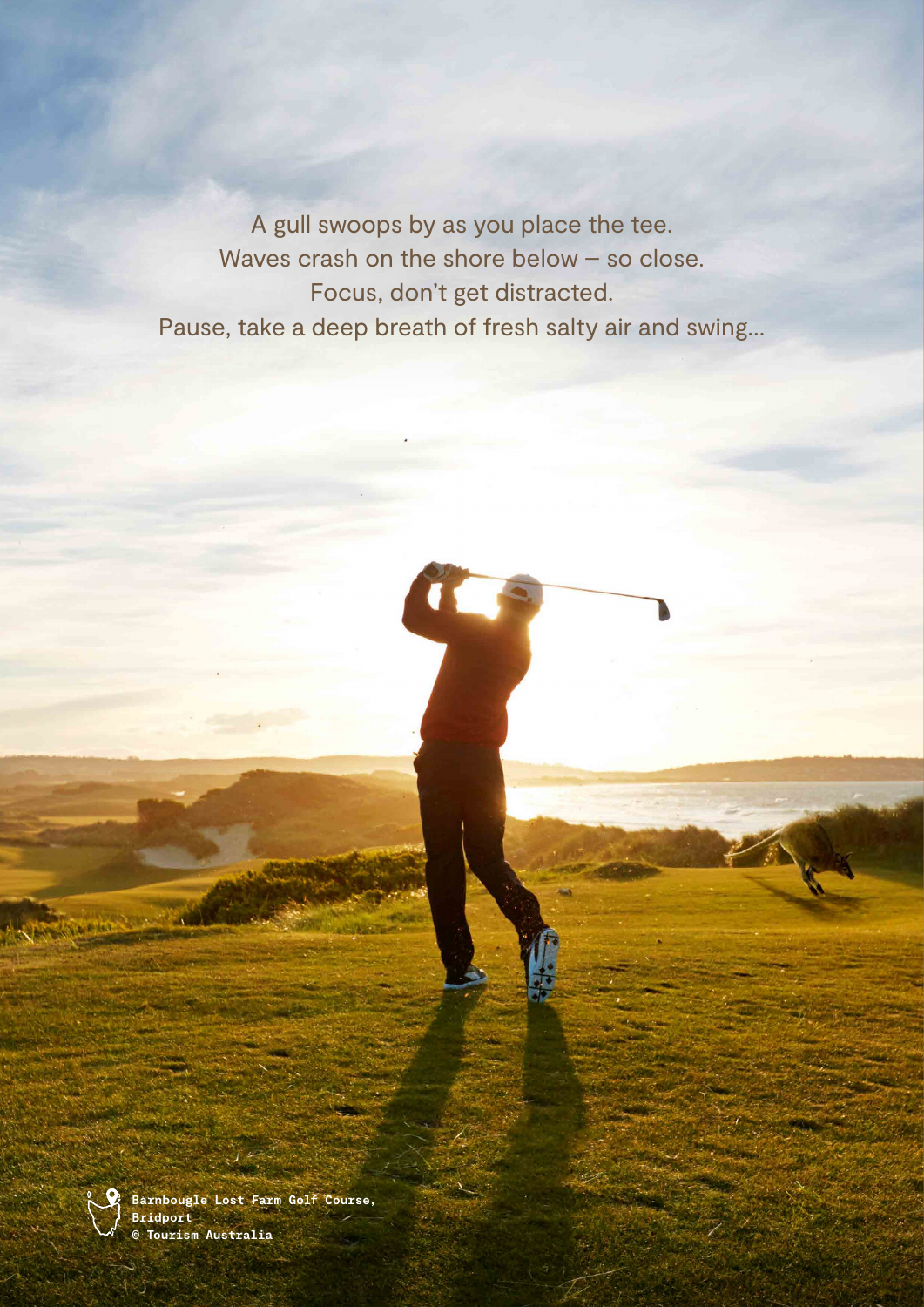## What's out there

Tasmania has some of the most scenic and unusual golf courses in the country. There are courses perched on the edge of dramatic coastlines, holes scattered throughout sand dunes, and others surrounded by paddocks dotted with grazing sheep. Tasmania has four of the top 13 golf courses in Australian Golf Digest's 2020 Australian Top 100, and features the top four public-access courses in Australia in the Golf Course Guide's 2020 list.

# What makes golf in Tasmania special

#### ENVIRONMENT

Tasmania's spectacular and rugged coastline is a key feature of the island's golfing experience, with pure air, ocean spray and a coastal soundtrack fuelling the chance to switch off and recharge.

#### HIGH QUALITY LINKS COURSES

Hugging the Bass Strait shoreline, Tasmania's three premier golf links have international reputations as golfing bucket-list destinations.

#### UNCROWDED AND ACCESSIBLE GOLF

No crowds, no waiting lists. Tasmania's top links courses offer a spacious golfing experience with an air of exclusivity and without membership requirements.

#### ACCESSIBLE REMOTENESS

Within an hour's flight, a golfing enthusiast can get from city office to pristine coastline and a course that feels like it's on the edge of the world.

## Where to tee off

#### BARNBOUGLE

Experience a true golfing adventure at the two neighbouring links courses of [Barnbougle](https://barnbougle.com.au). Widely ranked among the finest in the world, The Dunes and Lost Farm are located on the rolling coastline of a potato farm near the sleepy seaside village of Bridport, an hour's drive north-east of Launceston.

#### **The Dunes**

Golfers travel from around the world to play among the towering sand dunes that define this 18-hole traditional links course. Designed by internationally acclaimed golf architect Tom Doak and Australia's Mike Clayton, the course is carved from naturally undulating coastal dunes, creating a routing that's complementary to the surrounding landscape. It's a fair but true test for golfers of all abilities.

#### **Lost Farm**

The newer of the two courses was developed on steep dunes across the Great Forester River from The Dunes. It comprises 20 holes positioned among the dunes and beside farm land. Designed by acclaimed US architects Coore and Crenshaw, Lost Farm's wide fairways, undulating greens and strategic bunkering offer a rewarding round to all who challenge it.

Barnbougle is a public-access course that caters for golfers of all abilities. On-site accommodation includes the Lost Farm lodge and self-contained twobedroom cottages and four-bedroom villas. Dine on fine Tasmanian produce with panoramic views of Bass Strait at Lost Farm Restaurant, perched high among the dunes. Enjoy a more casual meal beachside at The Dunes Bistro or post-round refreshments at Lost Farm Sports Bar.

Other features include a driving range, chipping and putting facilities, conference rooms and Barnbougle Spa's ocean-view magnesium pool. Both courses are open year-round. Charter flights to Barnbougle's private airstrip are a popular way for small groups to reach the courses.

#### KING ISLAND

This windswept island getaway in Bass Strait, 80 kilometres off Tasmania's north-west coast, offers pure links golf in a pristine, rugged coastal landscape. Subject to the strong Roaring Forties winds, the island's three courses are a sure test of any golfer's core ability.

#### Cape Wickham Links

Ranked #2 among Australian golf courses (Australian Golf Digest, 2020), [Cape Wickham](https://capewickham.com.au) is one of the most distinctive golf courses in the world. Located on the rugged northern tip of the island, its holes are positioned around the magnificent Cape Wickham Lighthouse, built in 1861 and the tallest in the southern hemisphere. The 18-hole course weaves along the coastline of Cape Farewell, with panoramic views high in the dunes and low along the rocky shoreline. The coastal holes all lean gently towards Bass Strait and golfers enjoy ocean views from every hole - the 11th hole is almost in the sea and the 18th is located above Victoria Cove. It's hard not to be distracted by surfers, whales breaching and seals sunbaking on the rocks.

Rooms with ocean views cater for singles and couples seeking an overnight stay, and a temporary clubhouse has dining options and a bar. Cape Wickham is 35 minutes' drive from King Island Airport.